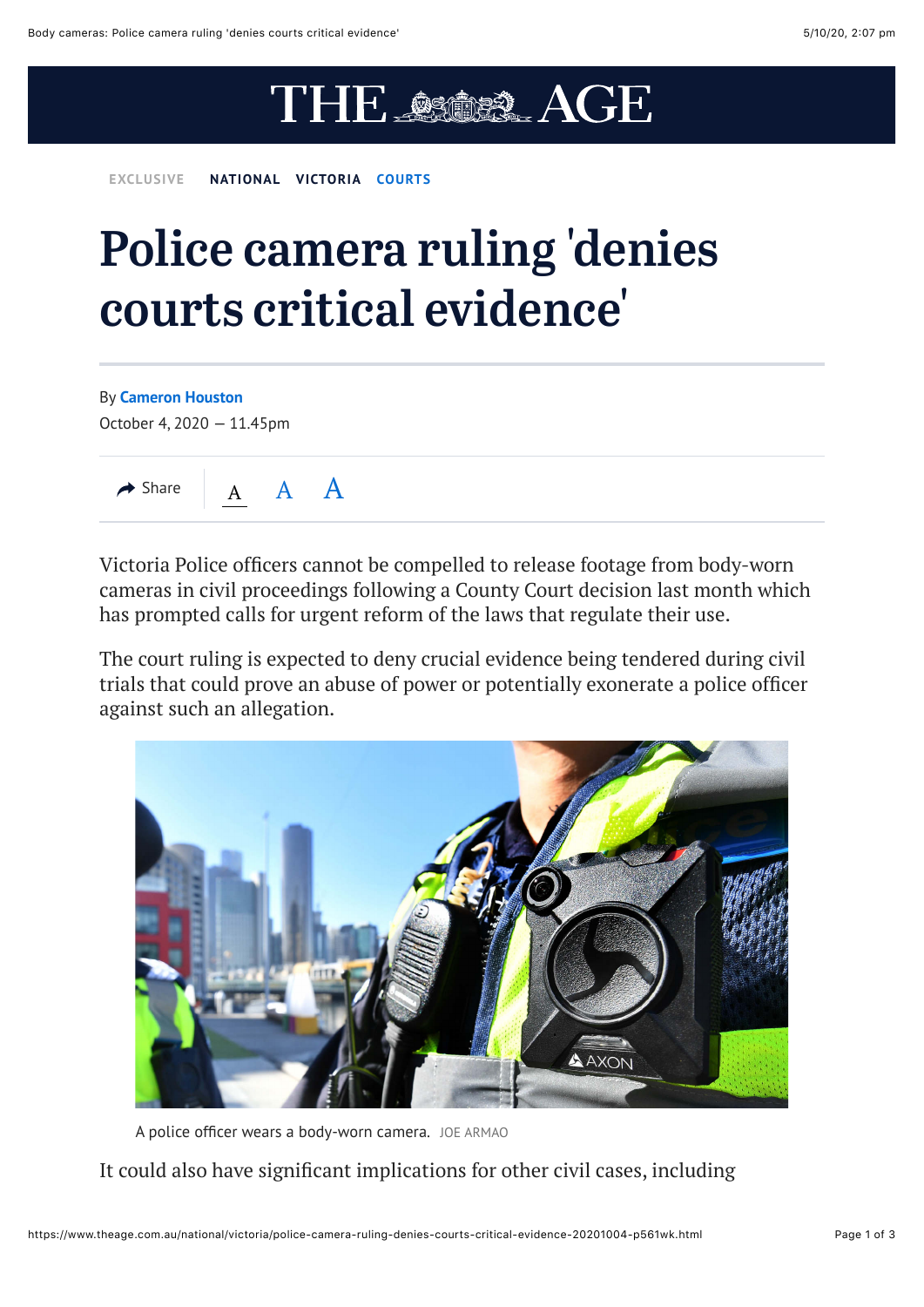Transport Accident Commission claims, where a law enforcement officer or paramedic was present and equipped with a camera.

Lawyers and civil libertarians have urged Attorney-General Jill Hennessy to amend legislation from 2017, when the cameras were first trialled in Victoria in response to recommendations by the Royal Commission into Family Violence.

Robinson Gill lawyer Jeremy King warned of a serious miscarriage of justice without government intervention.

"It is in the interest of plaintiffs, police and the TAC that this gets fixed straight away," he said.

"There is a massive black hole in the legislation regarding courts being able to access and utilise body-worn camera footage in any civil proceeding. Courts are being denied critical evidence that may determine the outcome of a case."

Mr King is representing former prisoner Konstantin German, who claims in court documents to have been bashed by prison guards and bitten by a dog during riots at the Melbourne Remand Centre in 2015.

Two of the guards were wearing body-worn cameras, but lawyers for the Victorian Government Solicitor's Office opposed the release of the footage to the plaintiff.

In her judgment on September 25, County Court judge Sandra Davis found there were no specific provisions in the Surveillance Devices Act for the footage to be handed over in civil proceedings.

Liberty Victoria president Julian Burnside, QC, called on the government to change the legislation.

"If this is the law, then it's wrong. Video footage from these body cameras is precisely the type of evidence that should be available during civil litigation," Mr Burnside said.

Ms Hennessey said body-worn cameras were an important way to ensure greater accountability and create a safer environment for officers, staff and the community.

"I am aware of this case and will consider the legal implications of the ruling," she said.

More than 8000 frontline police and protective services officers are now fitted with cameras, which are also worn by some prison guards and Ambulance Victoria paramedics.

Police claimed the technology helped provide "better and more efficient justice outcomes by streamlining evidence gathering and corroboration" at a a briefing to